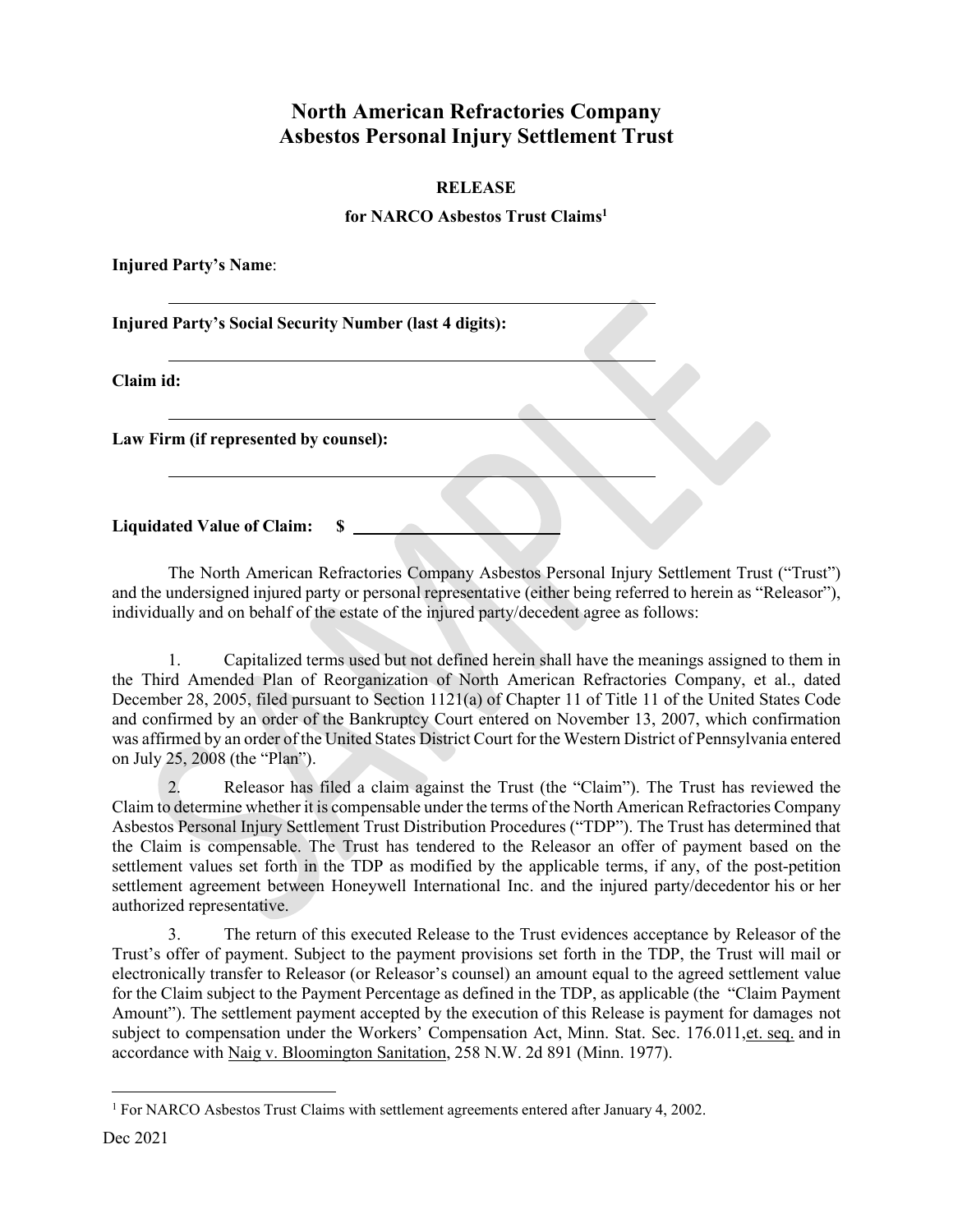4. In consideration for the agreements described herein and other good and valuable consideration, Releasor hereby fully releases the Trust, its trustees, directors, officers, agents, consultants, financial advisors, employees, attorneys, predecessors, successors and assigns, the NARCO Asbestos TAC, its members and its attorneys, the NARCO Asbestos Future Claimants' Representative and his attorneys, North American Refractories Company and Honeywell International Inc. and their respective directors, officers, agents, consultants, financial advisors, employees, attorneys, predecessors, successors and assigns, and any and all other persons or organizations who are entitled to benefit from the injunction entered pursuant to the Plan (hereinafter "Releasee(s)") from any and all NARCO Asbestos Trust Claims, as defined in the TDP, and any claims related thereto, except as expressly provided herein. The released claims include any and all present claims relating to asbestos-related diseases, injuries, cancers, and/or malignancies, including, but not limited to, loss of consortium, companionship, service, support, pain and suffering, wrongful death, and injury and damage of any kind allegedly resulting from any exposure to asbestos or asbestos-containing NARCO products for which NARCO and/or Honeywell has legal responsibility. However, if the settled Claim involves an asbestos-related non-malignant disease, then theReleasor and Releasees agree that, notwithstanding this Release, Releasor shall have the right to seek compensation from the Trust in accordance with the terms of the TDP in the event that the injured party isdiagnosed in the future with mesothelioma or lung or other cancer caused by exposure to asbestos or asbestos-containing product(s) except that this comeback right shall not apply if (a) prohibited by the terms of a post-petition settlement agreement with Honeywell or (b) released by claimant in connection with the resolution of his or her claim under a post-petition settlement agreement with Honeywell.

5. Releasor agrees that this Release is to be effective not only on behalf of the injured party, but also for the injured party's spouse, children, heirs, administrators, executors, personal representatives, beneficiaries, successors or assigns; provided, however, that this Release does not release claims for asbestos-related injuries allegedly suffered by the injured party's spouse, children, heirs, administrators, executors, personal representatives, successors or assigns because of their personal exposure to asbestos.

6. This Release is to be construed and applied in accordance with Pierringer v. Hoger, 21 Wis. 2d 182, 124 N.W. 2d 106 (1963), and Frey v. Snelgrove, 269 N.W. 2d 918 (Minn. 1978). Accordingly, the Releasor releases and discharges that fraction, portion or percentage of the total of any past, present or future cause of action or claims for damages and injuries Releasor now or hereafter may have against all parties responsible for the Claim, which by trial or other disposition may be determined tobe the percentage of causal fault for the Releasor's damages attributable to Releasee(s). The Releasor agrees to satisfy any future judgment which may be rendered in favor of the Releasor in such fraction, portion or percentage of the judgment as the causal fault of Releasees is adjudged to be to the causal fault of all persons adjudged responsible for Releasor's damages from liable persons or parties other than the Releasee(s). settlement payment accepted by the execution of this Release extinguishes all liability of the Releasee(s) for all claims, crossclaims, third-party claims or counterclaims made by any other person, party, or entity or other source for contribution or indemnity on account of the Claim; but Releasor specifically reserves the right to proceed with and does not release any and all claims againstany person or party other than Releasee(s).

7. Releasor agrees that this is a compromise of disputed claims and that the payment of the consideration for this Release is not to be considered as an admission of liability on the part of any person or entity released hereby. It is further understood that this Release is not intended to relinquish any claim the Releasee(s) may have against any party or the Releasor has against any party that is not a Releasee. The parties further agree that this Release shall not be admissible in any suit or proceeding whatsoever as evidence or admission of any liability.

The Releasor represents and warrants (a) that any claim the injured party has filed in the tort system against NARCO and/or Honeywell with respect to alleged exposure to the NARCO Product Line was not dismissed with prejudice by any court of competent jurisdiction prior to the Petition Date, and (b) that no other person or entity has or has had any interest in the claims, demands, obligations, or